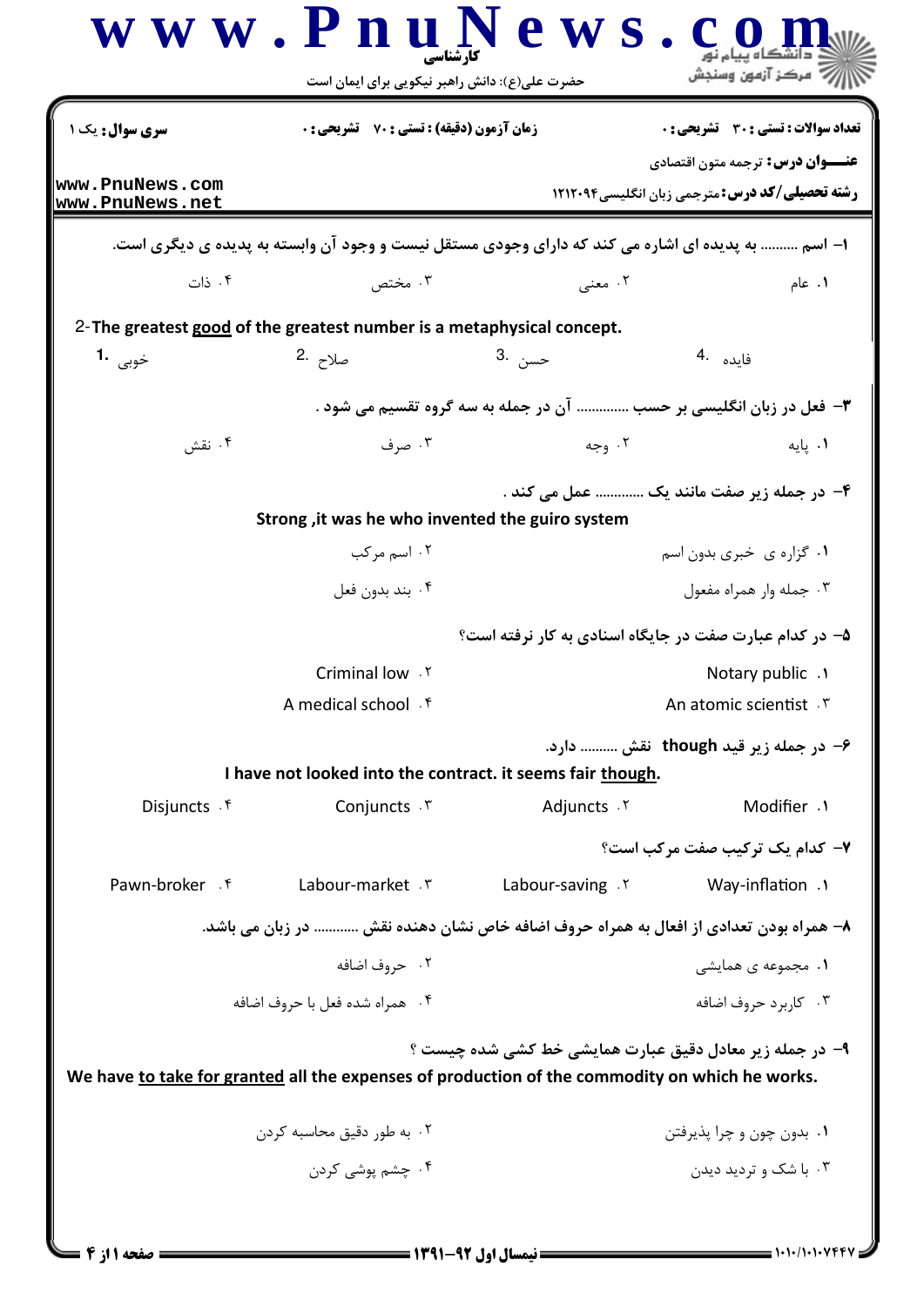|                                   | حضرت علی(ع): دانش راهبر نیکویی برای ایمان است                                     |                                    | سنجش آزمون وسنجش                                                                                                                               |  |
|-----------------------------------|-----------------------------------------------------------------------------------|------------------------------------|------------------------------------------------------------------------------------------------------------------------------------------------|--|
| <b>سری سوال : ۱ یک</b>            | زمان آزمون (دقیقه) : تستی : 70 گشریحی : 0                                         |                                    | <b>تعداد سوالات : تستی : 30 ٪ تشریحی : 0</b>                                                                                                   |  |
| www.PnuNews.com                   |                                                                                   |                                    | <b>عنـــوان درس:</b> ترجمه متون اقتصادی                                                                                                        |  |
| www.PnuNews.net                   |                                                                                   |                                    | <b>رشته تحصیلی/کد درس:</b> مترجمی زبان انگلیسی1۲۱۲۰۹۴                                                                                          |  |
|                                   |                                                                                   |                                    | ∙ا− زمانی که می گوییم <u>موفقیت متر</u> جم  تا اندازه ی زیادی به آشنایی مترجم به زبان مقصد بستگی دارد مربوط به کدام مرحله<br>از ترجمه می باشد؟ |  |
|                                   | ۰۲ درک پیام نویسنده                                                               |                                    | ٠١. استفاده از منابع و مراجع                                                                                                                   |  |
|                                   | ۰۴ ویرایش ترجمه                                                                   |                                    | ۰۳ تحریر پیش نویس ترجمه                                                                                                                        |  |
|                                   |                                                                                   |                                    | 11– از نظر برخی صاحب نظران جمع مکسر اسمهای غیر عربی جمعهای مکسر  نیز نامیده می شوند .                                                          |  |
| ۰۴ مکسور                          | ۰۳ منقول                                                                          | ۰۲ مهجور                           | ۰۱ مجعول                                                                                                                                       |  |
|                                   |                                                                                   |                                    | ۱۲- عبارتی که در آن فعل دارای صیغه ی صرفی نیست و به صورت صفت معمولی به کار می رود  نامیده می شود .                                             |  |
| ۰۴ وجه التزامي                    | ۰۳ مضارع                                                                          | ۰۲ صیغه ماضی                       | ۰۱ وجه وصفی                                                                                                                                    |  |
|                                   |                                                                                   |                                    | ۱۳- در این جمله کمیسیون بودجه، کاهش مالیاتها را تصویب و اعلام کرد . چه فرایندی رخ داده است ؟                                                   |  |
| ۰۴ تاکید                          | ۰۳ فرايند حذف فعل                                                                 | ٢. حذف حرف اضافه                   | ۰۱ حشو                                                                                                                                         |  |
|                                   |                                                                                   |                                    | ۱۴- بهترین معادل برای عبارت زیر چه می باشد ؟                                                                                                   |  |
|                                   | <b>Economic scarcity requires people to</b>                                       |                                    |                                                                                                                                                |  |
|                                   |                                                                                   | ٠١ كميابي اقتصادي نياز مردمي كه    |                                                                                                                                                |  |
|                                   |                                                                                   | ۰۲ کمپاہی اقتصادی از مردم می خواهد |                                                                                                                                                |  |
|                                   |                                                                                   |                                    | ۰۳ مردم به وسیله کمیابی اقتصادی مجبور می شود که                                                                                                |  |
|                                   |                                                                                   |                                    | ۰۴ کمپاہی اقتصادی مردم را ملزم می کند که                                                                                                       |  |
|                                   | 15-Allocating the given factors between the production of different commodities.  |                                    |                                                                                                                                                |  |
| اختصاص داد <sub>ن</sub> <b>-1</b> | تخصيص 2.                                                                          | اختصاص . <sup>3</sup>              | مختص 4                                                                                                                                         |  |
|                                   |                                                                                   |                                    | ۱۶– عبارت خط کشے شدہ نشان دھندہ  است .                                                                                                         |  |
|                                   | More over, it tended to reduce the real burden of servicing the national debt.    |                                    |                                                                                                                                                |  |
|                                   |                                                                                   |                                    | ۰۱ گرایش داشتن به کم کردن                                                                                                                      |  |
|                                   | ۰۲ تمایل داشتن به ملیت                                                            |                                    |                                                                                                                                                |  |
|                                   | ۰۴ بسامد بالای یک عمل                                                             |                                    | ۰۳ مایل بودن نسبت به چیزی                                                                                                                      |  |
|                                   |                                                                                   |                                    | ۱۷- بهترین معادل برای عبارت مشخص شده کدام است ؟                                                                                                |  |
|                                   | In efficiency is encouraged because a buoyant sellers' market blunts competition. |                                    |                                                                                                                                                |  |
|                                   | ۰۲ بازار فروش پر رونق<br>۰۴ بازار فروش پر زرق و برق                               |                                    | ۰۱ بازار فروش شناور<br>۰۳ بازار فروش کساد                                                                                                      |  |

**= نیمسال اول 92-1391 <del>=</del>** 

**= صفحه 2 از 4 =**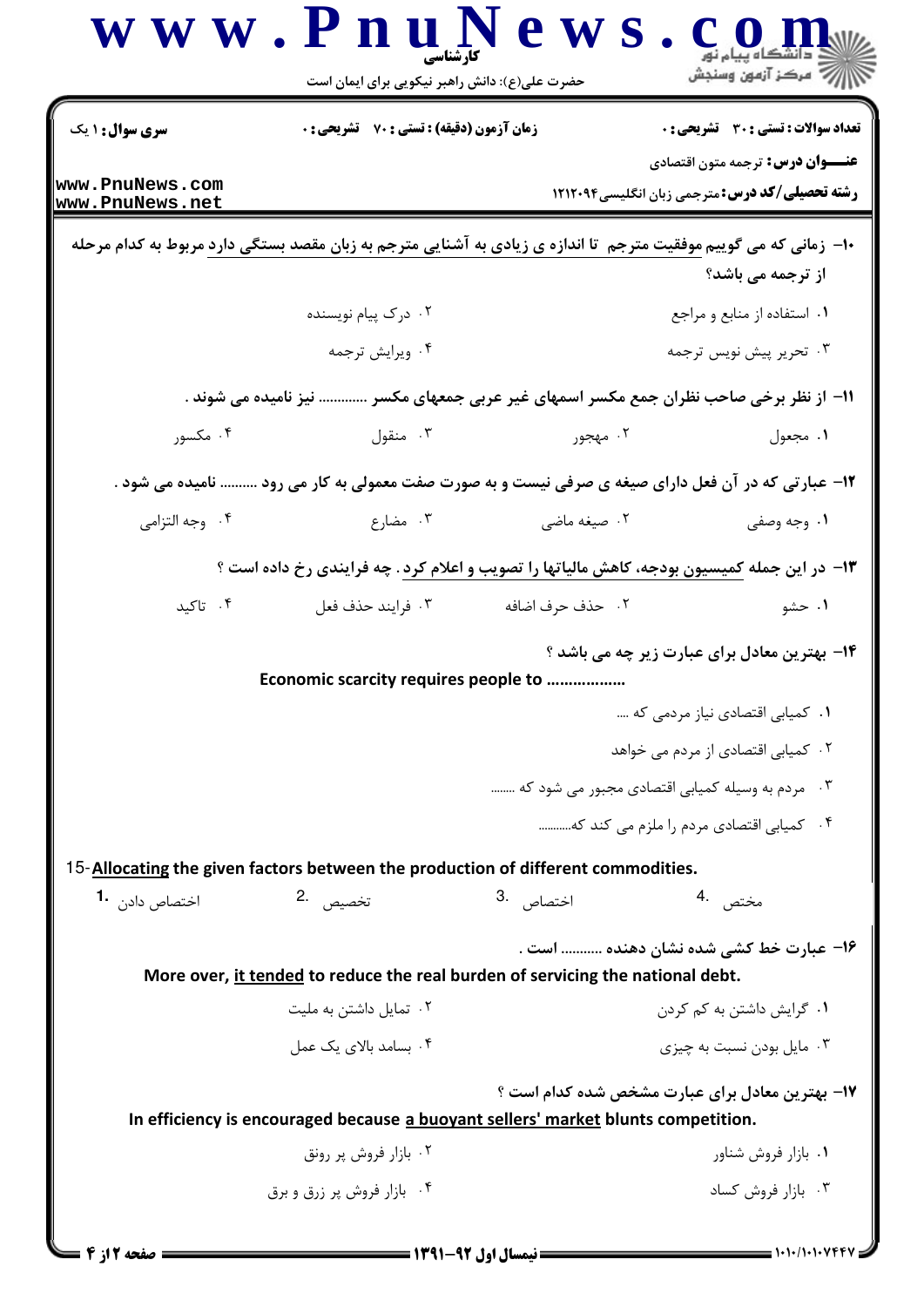| www.PnuNews.com<br><b>رشته تحصیلی/کد درس: مترجمی زبان انگلیسی4۲۱۲۰۹۴</b><br>www.PnuNews.net<br>18- بهترین معادل برای جمله زیر کدام است ؟<br>We have seen that if there is too low a level of demand in an economy the result is unemployment<br>۰۱ توجه کرده بودیم که چگونه تقاضای زیاد منجر به بیکاری نخواهد شد<br>۰۲ دیدیم که اگر میزان کمی از تقاضا وجود داشته باشد نتیجه اش بیکاری است<br>۰۳ توجه کردیم که اگر تقاضا نارسا باشد پیامد آن بیکاری است<br>۰۴ قبلاً دیده بودیم که اگر سطح پایینس از تقاضا  باشد منتج به بیکاری می گردد $^{\circ}$<br>19-what is the function of the underline part in this sentence?<br>In choosing to work fewer hours per week people reveal that the extra leisure is worth at least as<br>much as the extra goods<br>2. Subject<br>3. Object<br><b>1.</b> Adverb<br>4. Gerund<br>20- it is usually possible to figure out roughly what it is worth compared with the good it replaces.<br>به سختے2<br>به دشوا <sub>ری</sub> 3.<br>همراه مشكلات 4.<br>تقريباً 1.<br>21-What is the meaning of since in this sentence?<br>Classical unemployment since the classical model assumes that<br>1. Because<br>2. After<br>3. As soon as<br>4. In order to<br>22-This is the irreducible minimum level of unemployment in a dynamic society. Irreducible means<br>کوچک شدنی 1.<br>برنگرداندنی 2.<br>تحليل نرفتني 3.<br>تقليل ناپذير 4.<br>23-Which merger does not usually result in the reduction of production costs?<br><sup>2.</sup> Horizontal<br>1. Vertical<br>3. Conglomerate<br>4. Increasable<br>24-By pooling their financial resources, the merging companies may enjoy better.<br>با افزایش ذخیرہ های پولی شان   .2<br>با روى هم گذاشتن منابع مالى شان   1۰<br>با زياد شدن منابع ارزى شان <sup>3</sup> .<br>با گسترش منشاء های اقتصادی شان <sup>4</sup> ۰ | سری سوال: ۱ یک | <b>زمان آزمون (دقیقه) : تستی : 70 ٪ تشریحی : 0</b> | <b>تعداد سوالات : تستی : 30 ٪ تشریحی : 0</b> |
|----------------------------------------------------------------------------------------------------------------------------------------------------------------------------------------------------------------------------------------------------------------------------------------------------------------------------------------------------------------------------------------------------------------------------------------------------------------------------------------------------------------------------------------------------------------------------------------------------------------------------------------------------------------------------------------------------------------------------------------------------------------------------------------------------------------------------------------------------------------------------------------------------------------------------------------------------------------------------------------------------------------------------------------------------------------------------------------------------------------------------------------------------------------------------------------------------------------------------------------------------------------------------------------------------------------------------------------------------------------------------------------------------------------------------------------------------------------------------------------------------------------------------------------------------------------------------------------------------------------------------------------------------------------------------------------------------------------------------------------------------------------------------------------------------|----------------|----------------------------------------------------|----------------------------------------------|
|                                                                                                                                                                                                                                                                                                                                                                                                                                                                                                                                                                                                                                                                                                                                                                                                                                                                                                                                                                                                                                                                                                                                                                                                                                                                                                                                                                                                                                                                                                                                                                                                                                                                                                                                                                                                    |                |                                                    | <b>عنـــوان درس:</b> ترجمه متون اقتصادي      |
|                                                                                                                                                                                                                                                                                                                                                                                                                                                                                                                                                                                                                                                                                                                                                                                                                                                                                                                                                                                                                                                                                                                                                                                                                                                                                                                                                                                                                                                                                                                                                                                                                                                                                                                                                                                                    |                |                                                    |                                              |
|                                                                                                                                                                                                                                                                                                                                                                                                                                                                                                                                                                                                                                                                                                                                                                                                                                                                                                                                                                                                                                                                                                                                                                                                                                                                                                                                                                                                                                                                                                                                                                                                                                                                                                                                                                                                    |                |                                                    |                                              |
|                                                                                                                                                                                                                                                                                                                                                                                                                                                                                                                                                                                                                                                                                                                                                                                                                                                                                                                                                                                                                                                                                                                                                                                                                                                                                                                                                                                                                                                                                                                                                                                                                                                                                                                                                                                                    |                |                                                    |                                              |
|                                                                                                                                                                                                                                                                                                                                                                                                                                                                                                                                                                                                                                                                                                                                                                                                                                                                                                                                                                                                                                                                                                                                                                                                                                                                                                                                                                                                                                                                                                                                                                                                                                                                                                                                                                                                    |                |                                                    |                                              |
|                                                                                                                                                                                                                                                                                                                                                                                                                                                                                                                                                                                                                                                                                                                                                                                                                                                                                                                                                                                                                                                                                                                                                                                                                                                                                                                                                                                                                                                                                                                                                                                                                                                                                                                                                                                                    |                |                                                    |                                              |
|                                                                                                                                                                                                                                                                                                                                                                                                                                                                                                                                                                                                                                                                                                                                                                                                                                                                                                                                                                                                                                                                                                                                                                                                                                                                                                                                                                                                                                                                                                                                                                                                                                                                                                                                                                                                    |                |                                                    |                                              |
|                                                                                                                                                                                                                                                                                                                                                                                                                                                                                                                                                                                                                                                                                                                                                                                                                                                                                                                                                                                                                                                                                                                                                                                                                                                                                                                                                                                                                                                                                                                                                                                                                                                                                                                                                                                                    |                |                                                    |                                              |
|                                                                                                                                                                                                                                                                                                                                                                                                                                                                                                                                                                                                                                                                                                                                                                                                                                                                                                                                                                                                                                                                                                                                                                                                                                                                                                                                                                                                                                                                                                                                                                                                                                                                                                                                                                                                    |                |                                                    |                                              |
|                                                                                                                                                                                                                                                                                                                                                                                                                                                                                                                                                                                                                                                                                                                                                                                                                                                                                                                                                                                                                                                                                                                                                                                                                                                                                                                                                                                                                                                                                                                                                                                                                                                                                                                                                                                                    |                |                                                    |                                              |
|                                                                                                                                                                                                                                                                                                                                                                                                                                                                                                                                                                                                                                                                                                                                                                                                                                                                                                                                                                                                                                                                                                                                                                                                                                                                                                                                                                                                                                                                                                                                                                                                                                                                                                                                                                                                    |                |                                                    |                                              |
|                                                                                                                                                                                                                                                                                                                                                                                                                                                                                                                                                                                                                                                                                                                                                                                                                                                                                                                                                                                                                                                                                                                                                                                                                                                                                                                                                                                                                                                                                                                                                                                                                                                                                                                                                                                                    |                |                                                    |                                              |
|                                                                                                                                                                                                                                                                                                                                                                                                                                                                                                                                                                                                                                                                                                                                                                                                                                                                                                                                                                                                                                                                                                                                                                                                                                                                                                                                                                                                                                                                                                                                                                                                                                                                                                                                                                                                    |                |                                                    |                                              |
|                                                                                                                                                                                                                                                                                                                                                                                                                                                                                                                                                                                                                                                                                                                                                                                                                                                                                                                                                                                                                                                                                                                                                                                                                                                                                                                                                                                                                                                                                                                                                                                                                                                                                                                                                                                                    |                |                                                    |                                              |
|                                                                                                                                                                                                                                                                                                                                                                                                                                                                                                                                                                                                                                                                                                                                                                                                                                                                                                                                                                                                                                                                                                                                                                                                                                                                                                                                                                                                                                                                                                                                                                                                                                                                                                                                                                                                    |                |                                                    |                                              |
|                                                                                                                                                                                                                                                                                                                                                                                                                                                                                                                                                                                                                                                                                                                                                                                                                                                                                                                                                                                                                                                                                                                                                                                                                                                                                                                                                                                                                                                                                                                                                                                                                                                                                                                                                                                                    |                |                                                    |                                              |
|                                                                                                                                                                                                                                                                                                                                                                                                                                                                                                                                                                                                                                                                                                                                                                                                                                                                                                                                                                                                                                                                                                                                                                                                                                                                                                                                                                                                                                                                                                                                                                                                                                                                                                                                                                                                    |                |                                                    |                                              |
|                                                                                                                                                                                                                                                                                                                                                                                                                                                                                                                                                                                                                                                                                                                                                                                                                                                                                                                                                                                                                                                                                                                                                                                                                                                                                                                                                                                                                                                                                                                                                                                                                                                                                                                                                                                                    |                |                                                    |                                              |
|                                                                                                                                                                                                                                                                                                                                                                                                                                                                                                                                                                                                                                                                                                                                                                                                                                                                                                                                                                                                                                                                                                                                                                                                                                                                                                                                                                                                                                                                                                                                                                                                                                                                                                                                                                                                    |                |                                                    |                                              |
|                                                                                                                                                                                                                                                                                                                                                                                                                                                                                                                                                                                                                                                                                                                                                                                                                                                                                                                                                                                                                                                                                                                                                                                                                                                                                                                                                                                                                                                                                                                                                                                                                                                                                                                                                                                                    |                |                                                    |                                              |
|                                                                                                                                                                                                                                                                                                                                                                                                                                                                                                                                                                                                                                                                                                                                                                                                                                                                                                                                                                                                                                                                                                                                                                                                                                                                                                                                                                                                                                                                                                                                                                                                                                                                                                                                                                                                    |                |                                                    |                                              |
|                                                                                                                                                                                                                                                                                                                                                                                                                                                                                                                                                                                                                                                                                                                                                                                                                                                                                                                                                                                                                                                                                                                                                                                                                                                                                                                                                                                                                                                                                                                                                                                                                                                                                                                                                                                                    |                |                                                    |                                              |